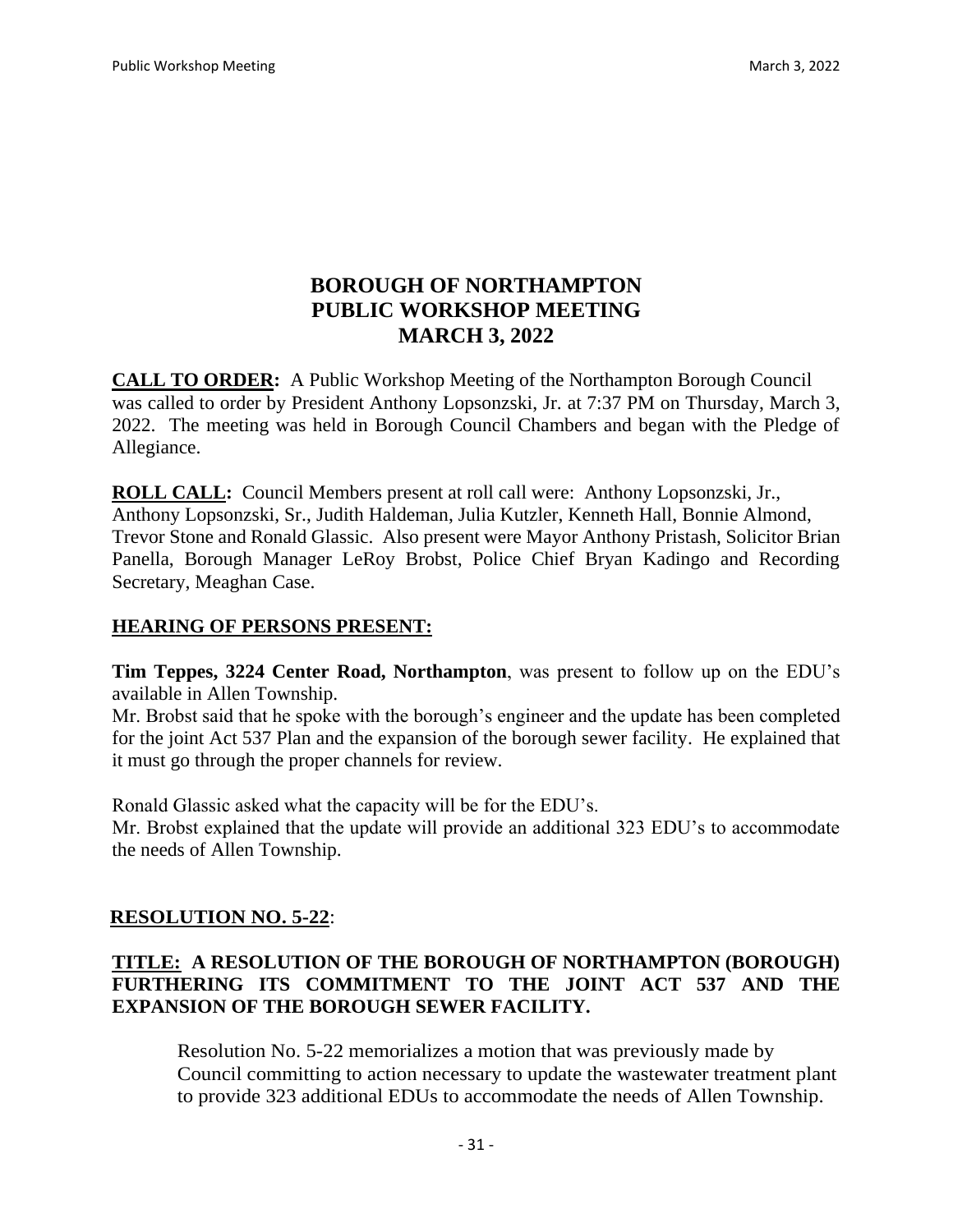| Introduced By: | <b>Ronald Glassic</b> |
|----------------|-----------------------|
| Seconded By:   | Kenneth Hall          |

Unanimously carried to approve Resolution No. 5-22 as written.

#### **CONSIDER REQUEST TO ATTEND A TRAINING COURSE:**

We have received a request from Police Chief Bryan Kadingo to allow Sergeant Michael Buchanan to complete a course in Supervision of Police Personnel. This is an ongoing online course that must be completed between July 25, 2022 and September 23, 2022. The course is offered by Northwestern University Center for Public Safety and the tuition cost is \$1,000.

Motion: A motion was made by Anthony Lopsonzski, Sr., duly seconded by Bonnie Almond and unanimously carried to grant permission allowing Sergeant Michael Buchanan to complete a course in Supervision of Police Personnel.

#### **CONSIDER REQUEST OF THE GREATER LEHIGH VALLEY CHAMBER OF COMMERCE:**

We have received a request on behalf of the Whitehall Area Chamber of Commerce and the Borough of Catasauqua to use the portable bandshell for the 2nd Annual Catasauqua StrEAT Festival. This will take place on Saturday, April 9, 2022, between 11 AM and 3 PM. I am aware that non-Borough organizations need to wait until April 1 in order to request a reservation but since Borough Council only meets on April 7 that would not afford enough time for them to make plans. They will be required to provide a Certificate of Insurance naming the Borough as additionally insured and a delivery and removal fee.

Julia Kutzler she thought that we were no longer renting the portable bandshell. Mr. Brobst said that the idea was mentioned of not renting it out but that nothing was officially decided and voted on.

> **Motion:** A motion was made by Trevor Stone, duly seconded by Ronald Glassic and carried to grant permission to the Whitehall Area Chamber of Commerce and the Borough of Catasauqua to use the portable bandshell for the 2<sup>nd</sup> Annual Catasauqua StrEAT Festival on Saturday, April 9, 2022. They will be required to provide a Certificate of Insurance naming the Borough as additionally insured and a delivery and removal fee.

Julia Kutzler voted against this motion.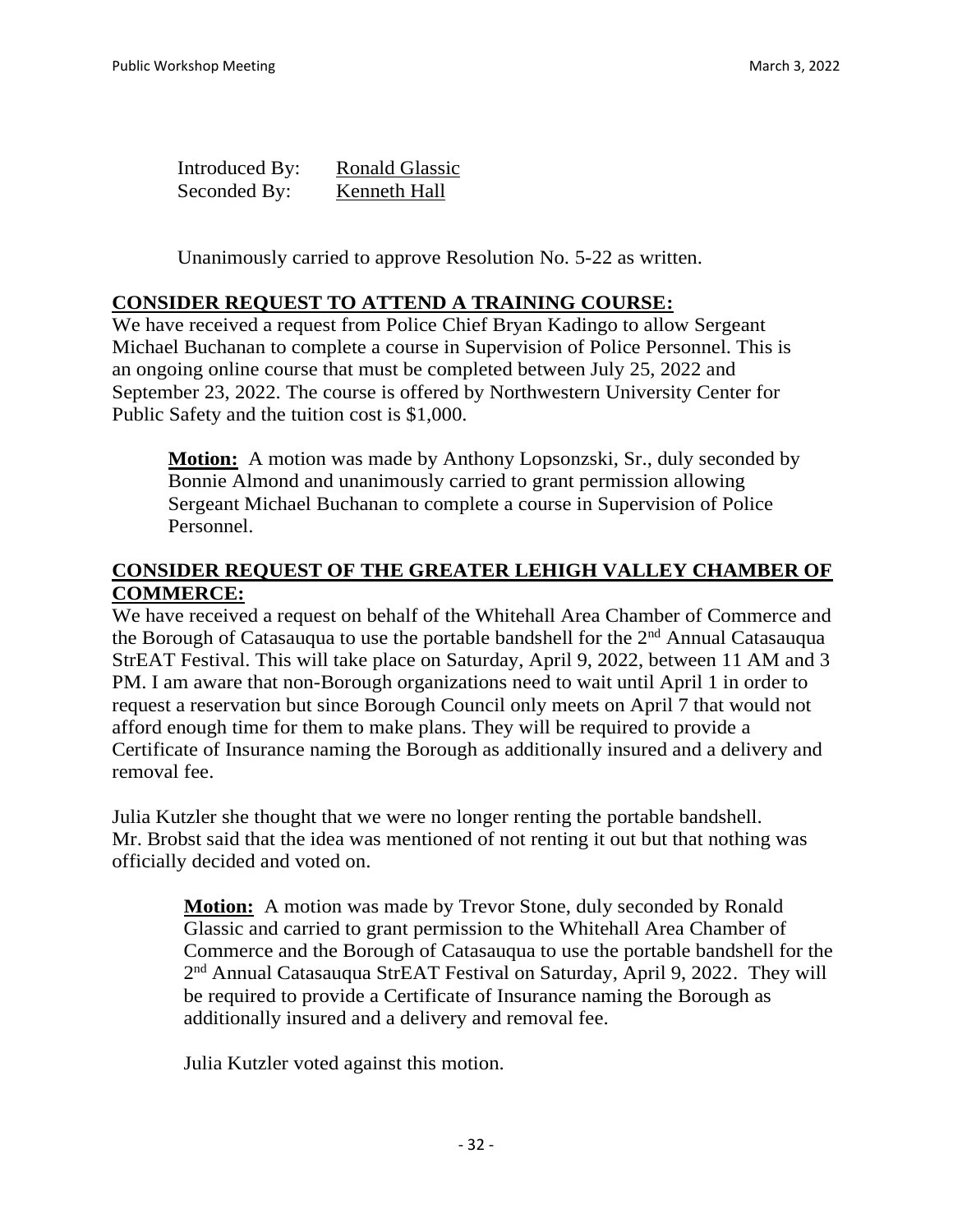#### **CONSIDER REQUEST TO HIRE A PART-TIME POLICE OFFICER:**

Chief Kadingo is requesting that Council consider hiring Robert Lindsay as a part-time police officer. He serves as a paramedic for St. Luke's Hospital and will be available on short notice.

**Motion:** A motion was made by Julia Kutzler, duly seconded by Bonnie Almond and unanimously carried to hire Robert Lindsay as a part-time police officer for the Northampton Borough Police Department.

## **CONSIDER REQUEST TO CONSTRUCT A DRIVEWAY:**

The owners of property located at 209 East 18<sup>th</sup> Street are requesting permission to add a driveway on the north side of their property on Evans Street. It meets the required setback from the intersection. The only concern is it would remove, in all likelihood, two parking spaces from Evans Street. However, both of those spaces could be made up on the driveway. Under normal circumstances, parking is not an issue in this neighborhood.

Julia Kutzler asked if Chief Kadingo has looked into this and if the neighbors were notified. Chief Kadingo did not look at this but he doesn't see it being a problem in that area. The neighbors were not notified.

**Motion:** A motion was made by Kenneth Hall, duly seconded by Trevor Stone and carried to grant permission to the owners of the property located at 209 East 18<sup>th</sup> Street to add a driveway on the north side of their property on Evans Street.

Julia Kutzler voted against this motion.

#### **CONSIDER REQUEST TO HIRE A PART-TIME CODE ENFORCEMENT OFFICER:**

We have received an application from Jeffrey Brant to serve as a part-time code enforcement officer. His hire date would need to be contingent on passing a physical and background check.

**Motion:** A motion was made by Anthony Lopsonzski, Sr., duly seconded Julia Kutzler and unanimously carried to grant permission to hire Jeffrey Brant to serve as a part-time code enforcement officer. His hire date will be contingent on passing a physical and background check.

## **REPORT FROM COMMITTEES:**

**Administration and Finance:** Councilman Hall reported that we have been notified by Keystone Municipal Insurance Trust that we will be receiving a rebate for the workers' compensation insurance for 2021 in the amount of \$6,955. This rebate will serve as a credit on one of our upcoming monthly payments.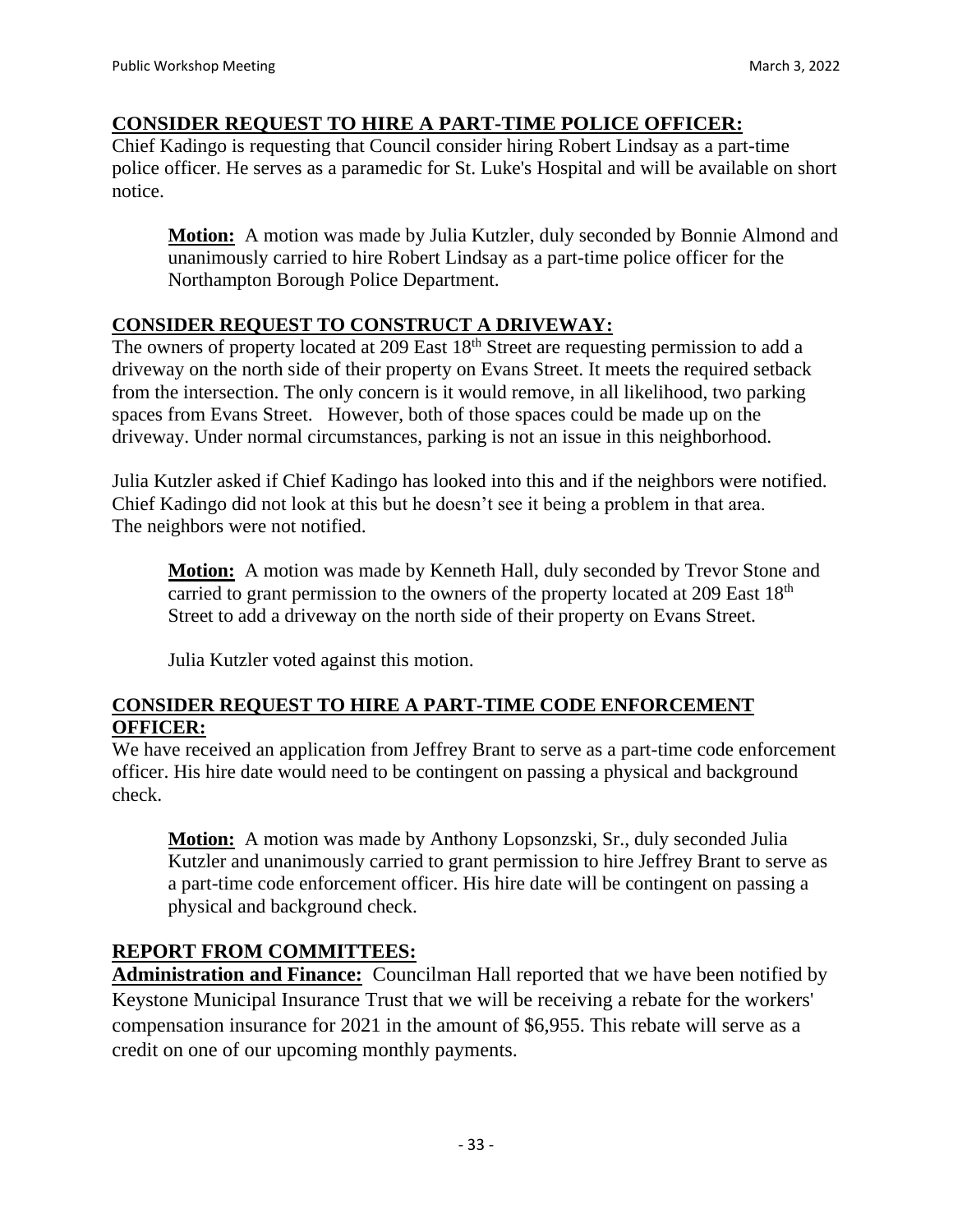--Representative Zachary Mako will sponsor a shredding event on Saturday, April 23, 2022, between 10 AM and 12 Noon. The event will take place in the parking lot of the Northampton Memorial Community Center.

--Mr. Brobst will not be in the office from March 4, 2022, through March 14, 2022. He will be visiting his daughter and her family in Florida. He will, however, be in contact with the office every day.

**Building, Land and Recreation:** Councilwoman Haldeman reported that park permits are available starting March 1, 2022, to Borough residents; non-residents must wait until April 1, 2022.

--On Monday, February 28, 2022, Mr. Brobst had an opportunity to sit with Ryleigh Tillotson, our junior council person, and review some of her ideas and suggestions. He thoroughly enjoyed their discussion.

--Mr. Brobst has spoken with Gregory Morey, our public works supervisor, regarding a major piece of playground equipment for the 4<sup>th</sup> Street Park. It is possible that we could get a grant similar to when we installed nearly \$200,000 worth of playground equipment in three of the other parks.

**Code and Police:** Councilman Stone reported that the process is under way to install the new software that will provide for both zoning and code applications. Funding for the new software upgrade was provided by the American Care Act. Once it is installed and operational, it will be a cloud-based user-friendly software standard.

--On Friday, February 25, 2022, a meeting was held with the owner of EWMI located on Brick Kiln Court. Plans for his property upgrade were reviewed with his engineer present, as well as the Borough engineer and zoning officer.

--Code Officer Keith Knobloch reports that 292 rental properties have been registered so far. That equates to approximately 56.9% of the rental units. The deadline for registration is March 31, 2022.

**Fire and Health:** Councilwoman Kutzler reported that included in your packet is a copy of the minutes from the Board of Health meeting held on Tuesday, February 22, 2022, as well as the health officer's summary. She added that Estelle's Catering is closed. --On February 16, 2022, CSI, who monitors and maintains our interior alarm systems, inspected the systems at the recreation center and town hall and found them to be in good working order.

**Public Works and Sewer:** Councilman Glassic reported that during the week of February 21, 2022, a sewer lateral repair was affected in the 1800 block of Laubach Avenue that required the crew to be there until 8 PM. The following morning at 4 AM, many of the same employees were back out battling an ice storm.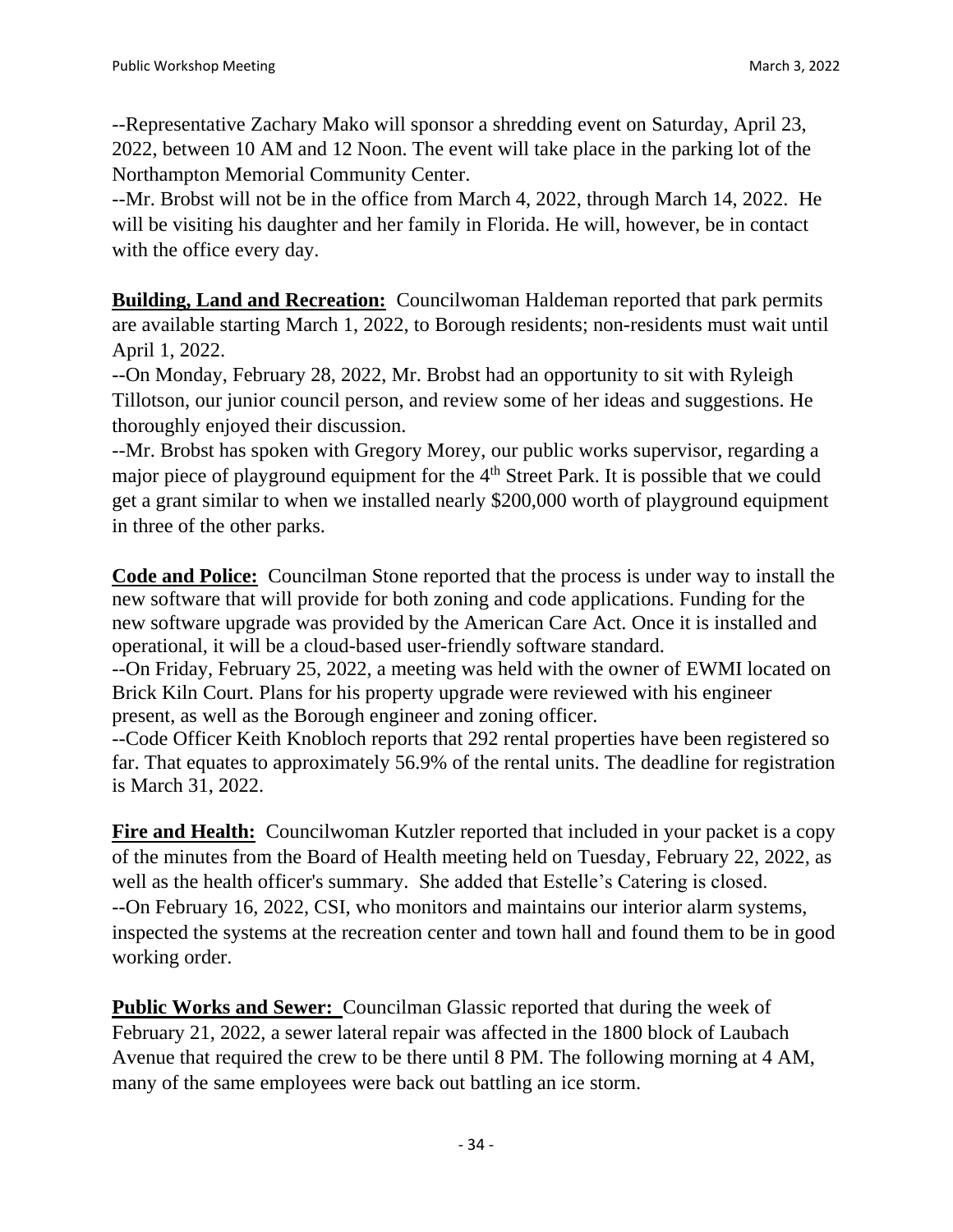--Work will soon begin on clearing underbrush along the Lehigh River and along the Hokendauqua Creek.

--Mr. Brobst will be meeting with Reverend Jerry Mraz on Wednesday, March 2, 2022, to continue the discussion on the butterfly garden project along the Canal Street Park. --He added that Greg Morey and public works employees have started the work for access from McKeever Lane to the D&L trail.

## **REPORT FROM COUNCIL MEMBERS:**

**Kenneth Hall** welcomed Officer Lindsay to the police department.

**Trevor Stone** congratulated Officer Lindsay and welcomed him to the police department.

**Judith Haldeman** congratulated Officer Lindsay and welcomed him to the police department.

**Mayor Anthony Pristash** congratulated Officer Lindsay and welcomed him to the police department

--He received complaints of splinters from some of the playground equipment at the Canal Street Park. Mr. Brobst said he would give a note to Greg.

--He Congratulated Ryleigh Tillotson on her DECA Championship.

--He spoke with Alex of Discover Lehigh Valley about tourism and expanding events to the borough.

**Solicitor Panella** congratulated Officer Lindsay and welcomed him to the police department. --He notified the public that prior to the council meeting, there was an executive session tp discuss personnel matters and ongoing litigation.

**Ryleigh Tillotson** welcomed Officer Lindsay to the police department.

--She mentioned a meeting that she had with Mr. Brobst and she set up a Facebook page for the borough.

--She is looking to schedule the parade for the high school athletes. She will meet with the athletic director on March 4, 2022. She asked Kenneth Hall how many people can be involved. Kenneth Hall said that they could have any amount of people participate and that they will get as many trucks as they need.

**Bonnie Almond** congratulated Officer Lindsay and welcomed him to the police department. --She asked about the website being updated with the new council members. The old picture is still on the website because we haven't received the new one from Fella Studio.

--She thanked the members of public works for delivering the council packets.

--She wished safe travels to Florida for Mr. Brobst and his wife.

**Julia Kutzler** reviewed the fire police monthly report. They worked 106 hours. --She gave a friendly reminder for landlords to register their rental properties. She added that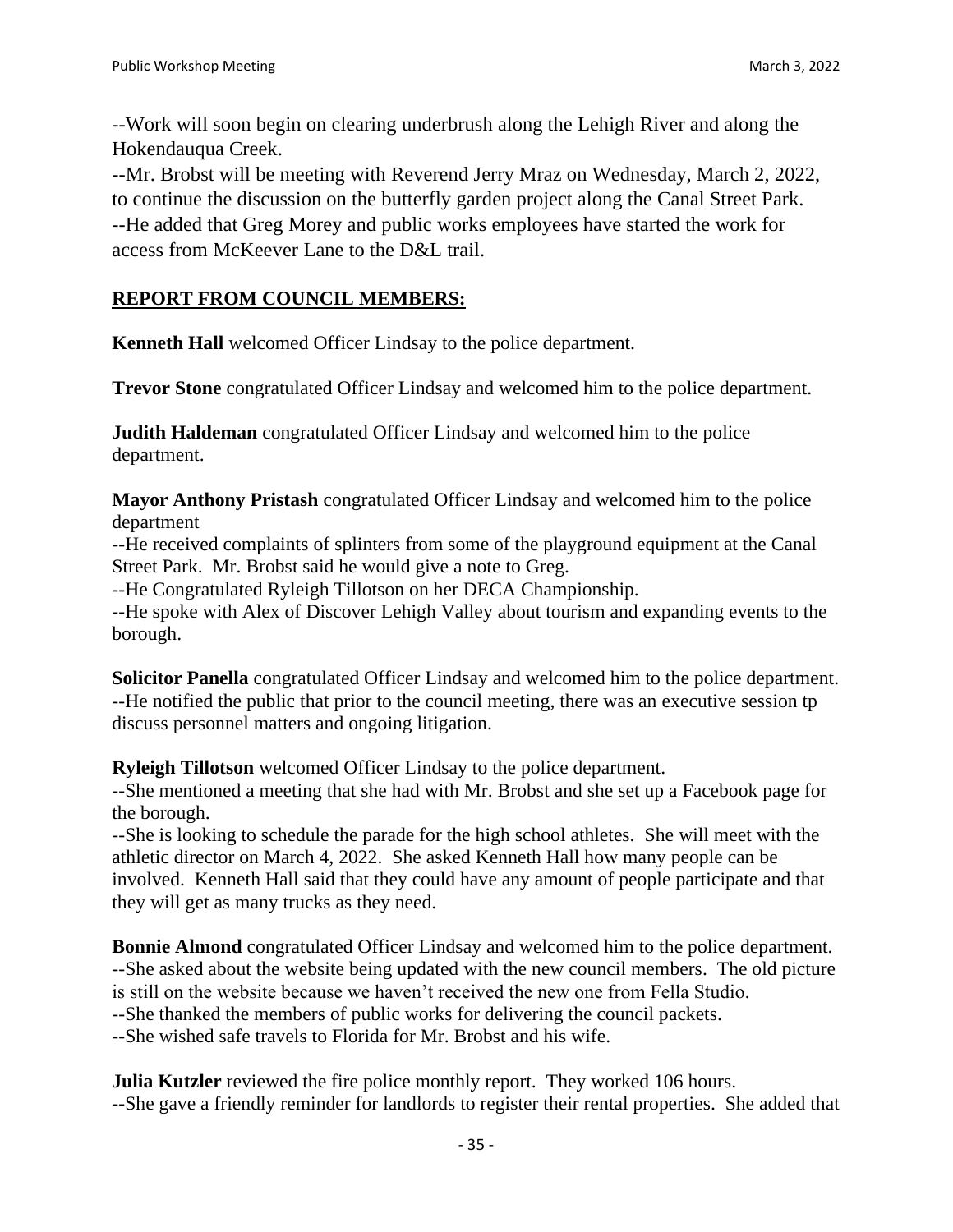late fees will be assessed if paid after the March 31<sup>st</sup> deadline.

**Ronald Glassic** said that the farmer's market will begin the second Tuesday in May. --He congratulated Ryleigh on her achievement in the DECA competition. He thanked her for being involved and is impressed with the work she has done.

--He thanked Greg Morey and the public works department for clearing the McKeever Lane access.

--He noted that he didn't realize how expensive the flashing light stop signs were but was very thankful they were put up at the intersection  $10<sup>th</sup>$  Street and Howertown Road.

--He asked Mr. Brobst if we are having an electronic recycling event in the borough. Mr. Brobst said there is not one scheduled in the borough and added that those events are sponsored by Northampton County.

--He thanked Mr. Brobst for pursuing a grant for playground equipment.

--He thanked Kenneth Hall for having it posted that we are in need of lifeguards on Bill Moyer's digital sign at Palermos. He is hopeful that we have enough lifeguards so that we don't have to close the pool early this summer.

**Anthony Lopsonzski, Sr.** told Ryleigh that anything goes in regards to the parade. He said the more, the merrier. He mentioned her two-year term as the junior councilperson. He hopes we can find a replacement with as much drive and determination as she has.

--He recognized the planning of the butterfly garden at Canal Street but is worried about having the same problems as in past years. Solicitor Panella reminded everyone that borough council closed the grove area of Canal Street last year and it will remain closed. --He asked Ryleigh if the school offers lifeguard certification classes.

--He asked about the right turn only sign for West Alley. Mr. Brobst said that the sign was ordered.

--He welcomed Officer Lindsay to the police department and said there is lots to learn. He added that he trained Chief Kadingo many years ago.

--He asked Solicitor Panella where we were the borough taking over 105/107 Laubach Avenue. Solicitor Panella said he will look into the eminent domain process. He said the rules are very tight and the process is very costly.

--He said the access from McKeever Lane to the D&L Trail is important. He also recognized Adam Horwith and the Horwith family for allowing the path to happen. He said they are an integral part of the borough and have been for many years.

# **ANNOUNCEMENTS:**

Mr. Brobst congratulated welcomed Officer Lindsay to the police department. He said that he will need to meet with Mary Ellen Handlon to fill out new hire paperwork.

--He said that Victor Rodite will have time at the next council meeting to discuss CDBG grant opportunities.